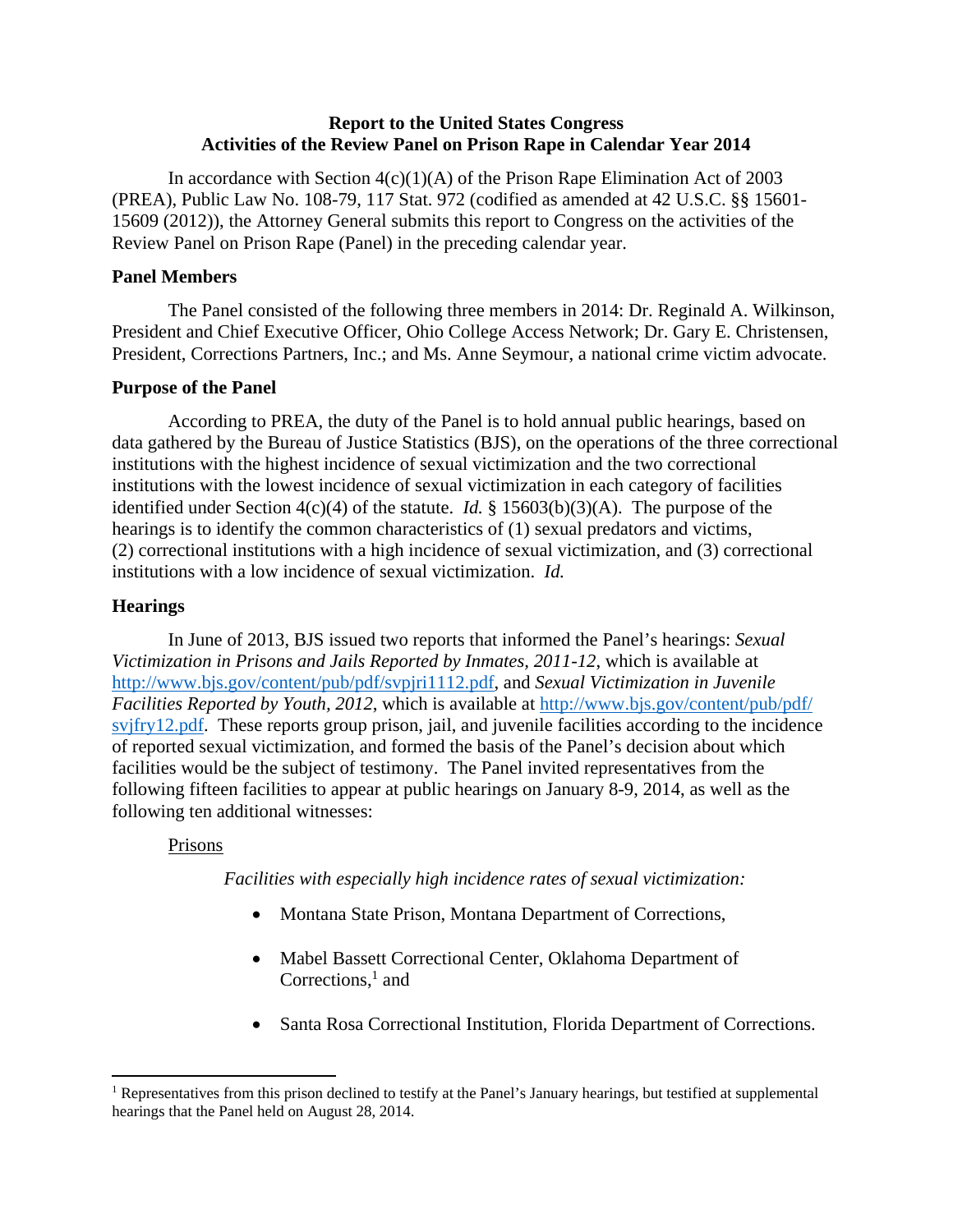*Facilities with especially low incidence rates of sexual victimization:* 

- Lawtey Correctional Institution, Florida Department of Corrections, and
- Jackie Brannon Correctional Center, Oklahoma Department of Corrections.<sup>2</sup>

## *Additional witnesses:*

- Dr. Allen J. Beck, BJS,
- Robert W. Dumond, LCMHC, CCMHC, Diplomate CFC, Senior Program Director, Just Detention International,
- Joyce Lukima, Vice President of Services, Pennsylvania Coalition Against Rape,
- Joshua C. Delaney, Senior Trial Attorney, Civil Rights Division, U.S. Department of Justice, and
- Jenni Trovillion, Co-Director, National PREA Resource Center.

#### Jails

*Facilities with especially high incidence rates of sexual victimization:* 

- Philadelphia City Riverside Correctional Facility, Philadelphia, Pa., Prison System,
- Harris County Jail 1200 Baker Street Jail, Harris County, Tex., Sheriff's Office, and
- Baltimore City Detention Center, Maryland Department of Public Safety and Correctional Services.

*Facilities with especially low incidence rates of sexual victimization:* 

- Jefferson County Jail, Jefferson County, Colo., Sheriff's Office, and
- Cameron County Carrizales-Rucker Detention Center, Cameron County, Tex., Sheriff's Office.<sup>3</sup>

*Additional witnesses:* 

• Dr. Allen J. Beck, BJS,

<sup>&</sup>lt;sup>2</sup> Representatives from this prison declined to testify at the Panel's January hearings, but testified at supplemental hearings that the Panel held on August 28, 2014.

<sup>&</sup>lt;sup>3</sup> A representative from this jail declined to testify at the Panel's January hearings, but testified at supplemental hearings that the Panel held on August 28, 2014.